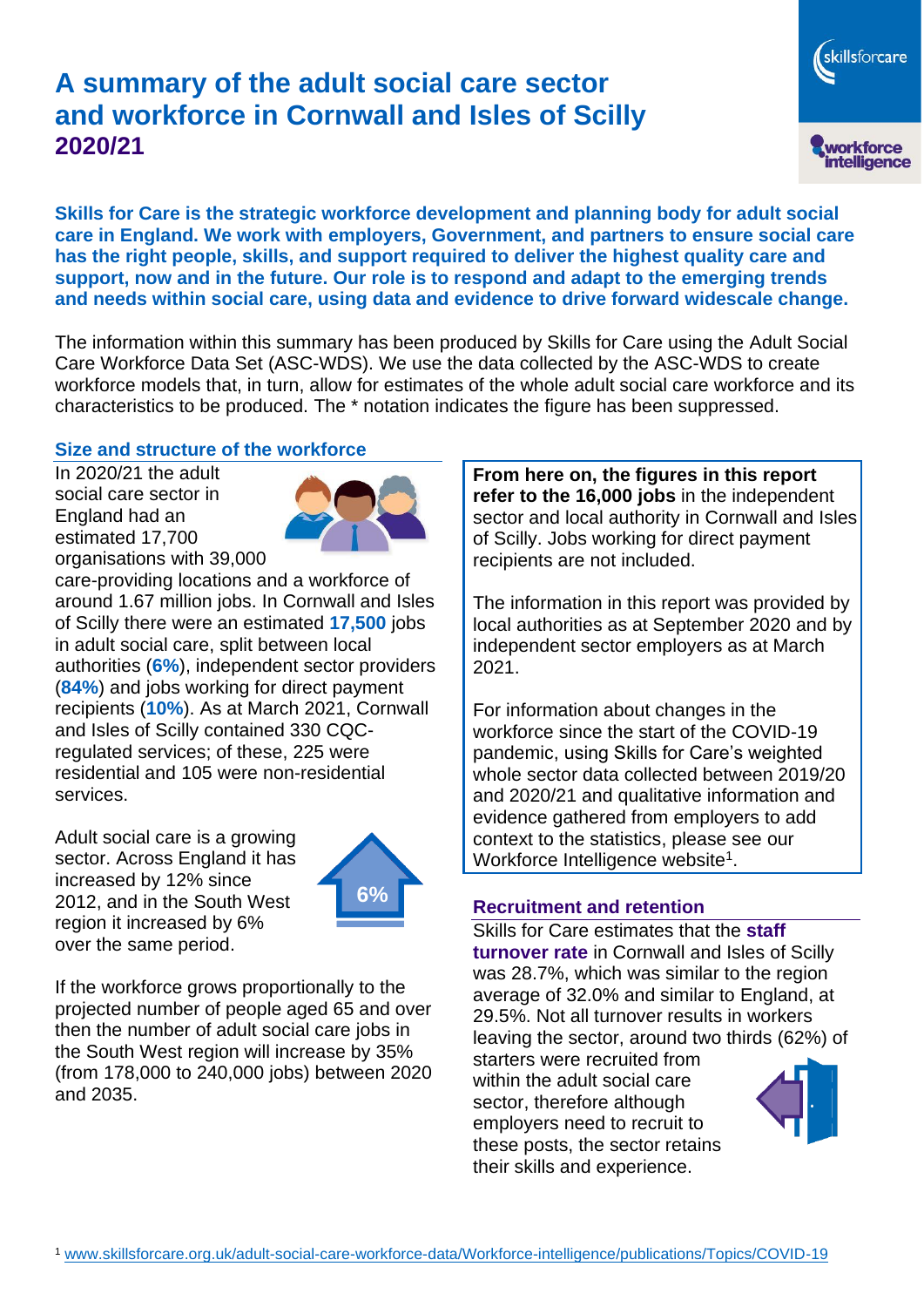Adult social care has an experienced 'core' of workers. Workers in Cornwall and Isles of Scilly had on average **9.0 years of experience in the sector** and 79% of the workforce had been working in the sector for at least three years.

Using both workforce intelligence evidence and our links with employers and stakeholders across England, we know that recruitment and retention is one of the largest issues faced by employers. We have many resources and tools available to help, for example the 'Values-based recruitment and retention toolkit'<sup>2</sup> and 'Seeing potential: widen your talent pool'. <sup>3</sup> For more information please visit: [www.skillsforcare.org.uk/recruitment-retention](http://www.skillsforcare.org.uk/recruitment-retention)

### **Employment information**

We estimate Cornwall and Isles of Scilly had **16,000**

adult social care jobs employed in the local authority and independent sectors. These included 1,300 managerial roles, 650 regulated professionals, 11,500 direct care (including 9,600 care workers), and 2,600 other-non-care proving roles.

The average number of **sickness days** taken in the last year in Cornwall and Isles of Scilly was 8.6, (9.4 in South West and 9.5 across England). With an estimated directly employed workforce of 15,000, this would mean employers in Cornwall and Isles of Scilly lost approximately **128,000 days to sickness in 2020/21**. In England levels of staff sickness have nearly doubled over the course of the pandemic between 2019/20 and 2020/21, in total around 6 million extra days were lost to sickness than in the year before.

Less than a quarter (13%) of the workforce in Cornwall and Isles of Scilly were on zerohours contracts. Around a half (51%) of the workforce usually worked full-time hours and 49% were part-time.

#### **Chart 1. Proportion of workers on zero hours contracts by area**

England South West Cornwall and Isles of **Scilly** 



### **Workforce demographics**

The majority (79%) of the workforce in Cornwall and Isles of Scilly were female, and the average age was 43.2 years old. Workers



aged 24 and under made up 11% of the workforce and workers aged over 55 represented 27%. Given this age profile approximately 4,300 people will be reaching retirement age in the next 10 years.

Nationality varied by region, in England 83% of the workforce identified as British, while in the South West region this was 86%. An estimated 95% of the workforce in Cornwall and Isles of Scilly identified as British, 3% identified as of an EU nationality and 1% a non-EU nationality, therefore there was a similar reliance on EU and non-EU workers.

#### **Pay**



Table 1 shows the full-time equivalent annual or hourly pay rate of selected job roles in Cornwall and Isles of Scilly (area), South West (region) and

England. All figures represent the independent sector as at March 2021, except social workers which represent the local authority sector as at September 2020. At the time of analysis, the National Living Wage was £8.72.

#### **Table 1. Average pay rate of selected job roles by area**

|                                 | <b>England</b> | Region  | Area    |
|---------------------------------|----------------|---------|---------|
| Full-time equivalent annual pay |                |         |         |
| Social Worker <sup>t</sup>      | £37,100        | £35,800 | £33,700 |
| Registered nurse                | £33,600        | £34,300 | £34,700 |
| Hourly pay                      |                |         |         |
| National Living<br>Wage         | £8.72          | £8.72   | £8.72   |
| Senior care worker              | £10.00         | £10.06  | £9.82   |
| Care worker                     | £9.29          | £9.30   | £9.35   |
| Support and<br>outreach         | £9.53          | £9.60   | £9.55   |

†Local authority social workers only.

Please note that pay varies by sector, with local authority pay generally being higher than independent sector pay.

<sup>2</sup> [www.skillsforcare.org.uk/vba](http://www.skillsforcare.org.uk/vba)